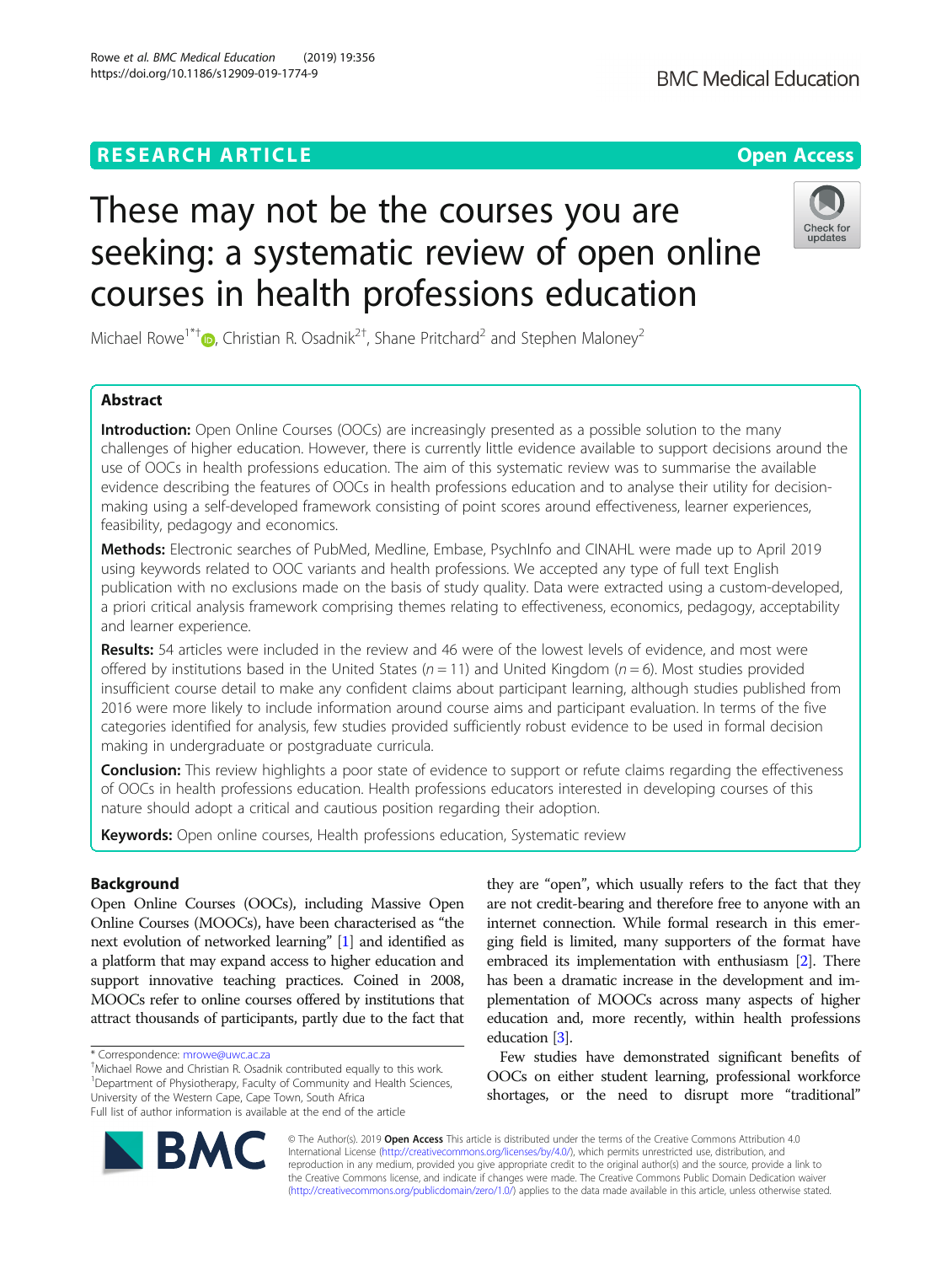approaches to teaching and learning. The lack of evidence in the field of health professions education has not, however, diminished the enthusiasm with which they are discussed  $[4, 5]$  $[4, 5]$  $[4, 5]$  $[4, 5]$ . Mehta and colleagues (2013)  $[5]$  suggest that "no longer will a limited number of medical schools or faculty constrain our ability to educate medical students" and that "learning communities will form naturally, and students will need to take ownership of their education". However, this also articulates a divide between pedagogical vision and professions founded upon evidence-based principles.

To date, the most comprehensive review of MOOCs in health professions education has been by Liyanagunawardena and colleagues (2014) [[3\]](#page-9-0). This review provided detailed overviews of the courses themselves but, importantly, did not appraise and synthesise the evidence regarding their effectiveness. Their conclusion, that MOOCs have the potential to make an important contribution to health professions education, was therefore not founded upon evidence. This lack of evidence is not limited to studies of OOCs in health professions and medical education. Critically reviewed literature is also scarce in the domain of OOCs in the more general higher education literature [\[6\]](#page-9-0). This weak foundation poses significant issues for academic institutions responsible for the design and implementation of evidencebased models of health professions education, and who are considering the large-scale adoption of MOOCs in their curricula.

This does not mean OOCs lack the potential to disrupt health professions education. There is evidence that they may introduce broader social connections, opportunities for enhanced collaboration, and exposure to many different perspectives, all of which change the educational space in ways that may improve student learning. The original MOOCs were informed by emergent theories of knowledge and learning, such as connectivism, and supported the development of socially-negotiated and relationallyconstructed knowledge, as well as moving the teacher towards the periphery of the learning interaction [\[7](#page-9-0)]. These environments may facilitate a type of learning that is selforganised, collaborative, and open, where the learner is at the centre of the process. The networked nature of the course leads to a high number of interactions between people and resources, where learners organise and determine the process and to some extent the outcomes, making the course relatively unpredictable [[7](#page-9-0)]. It may be that this disruptive innovation has the potential to significantly change how we think about learning in the twenty-first century [\[8](#page-9-0)] or it may simply be a "good thing to think with" [\[9\]](#page-9-0). It is presently difficult to say with confidence whether MOOCs in health professions education enhance student learning or not.

This systematic review therefore aimed to 1) summarise the available evidence describing the use of OOCs in health professions education; 2) describe the features of these courses; and 3) determine their effectiveness against performance outcomes of relevance to health professions education providers.

## Methods

The protocol for this review was registered on PROS-PERO in July 2016 (#CRD42016042421). Ethics approval was deemed unnecessary for this study as it was a systematic review of the literature. Electronic searches of PubMed, Medline, Embase, PsychInfo and CINAHL databases were conducted from inception to April 2019 to identify relevant publications in the field of OOCs in health professions education. Each database was searched using the following terms: 'massive open online course' OR 'MOOC' OR 'open online course' OR 'OOC' OR 'distributed online collaborative course' OR 'DOCC' OR 'small private online course' OR 'SPOC', without any restrictions. The last two terms were included due to their relatively broad context and potential to identify relevant studies (despite not being truly 'open' in nature). The intervention was defined as any OOC that was designed to address an aspect of health considered relevant to the scope of practice of health professional students. Courses targeting undergraduate or postgraduate training were deemed appropriate for inclusion.

As we expected the search to yield a wide variety of studies, no exclusions were made on the basis of study type. Studies must have been published in full text, English language and targeted towards any of the following health professionals: medicine, physiotherapy, occupational therapy, nursing, radiology, speech and language therapy, dietetics, public health, dentistry and psychology. Grey literature was identified via Google Scholar using the same search terms as per the database searches, with any literature included if it was identified from the first three pages of the google search. Reference lists of included studies were hand-searched.

Study selection and data extraction were undertaken by two members of the research team, with random accuracy checks provided by another team member. Discrepancies were resolved by a third member of the team (when relevant) to derive consensus. We developed and piloted a standardised data extraction form to identify the key study characteristics (year and location of publication), study type (methodology), participant characteristics, key outcomes using a self-developed framework (described further), and quality appraisal. Assessment of risk of bias of included studies was undertaken using instruments specific to individual study designs. This approach limits the ability to pool judgments across studies but enables greater depth of evaluation within studies, in keeping with the focus of this review. Randomised controlled trials were evaluated using the Cochrane Risk of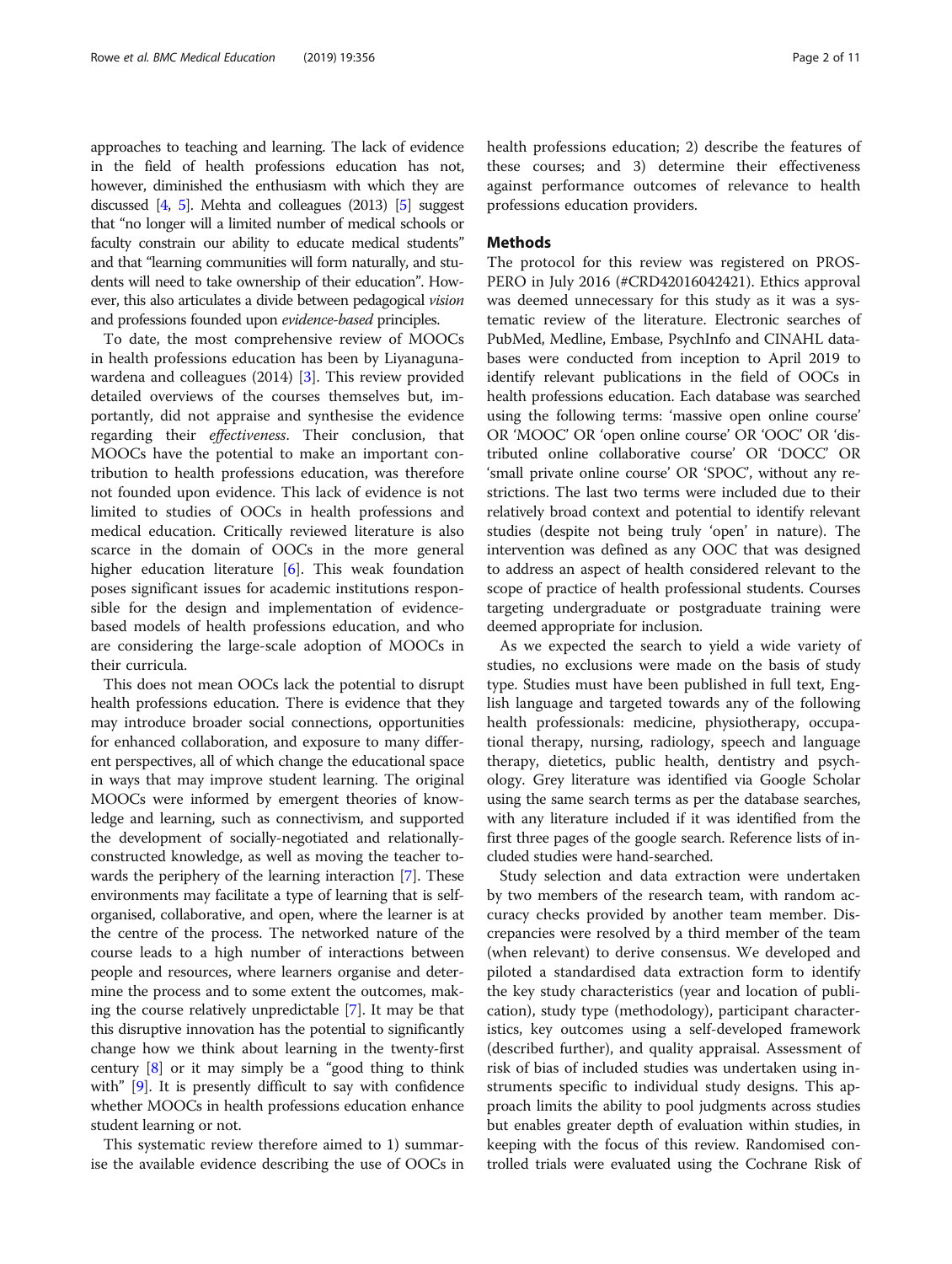Bias tool; reviews evaluated via the AMSTAR checklist; other study types were evaluated using the suite of The Joanna Briggs Institute quality appraisal instruments for cohort studies, pre/post test studies and commentaries/expert opinion. The 'level of evidence' was defined for all studies according to the extended version of the Australian National Health and Medical Research Council (NHMRC) hierarchy for intervention studies [[10](#page-9-0)]. This hierarchy is the reference standard for appraising levels of evidence for health technology assessment in Australia and was developed following an extensive four-year pilot process involving a combination of evidence, theory and consultation, informed by existing tool such as those used by the National Institute for Clinical Excellence (adapted from the Scottish Intercollegiate Guidelines Network) [[11](#page-9-0)], the National Health Service Centre for Reviews and Dissemination [\[12\]](#page-9-0) and the Centre for Evidence Based Medicine (CEBM) hierarchy [[13](#page-9-0)]. Individual studies are rated with a score ranging from I (systematic reviews of randomised controlled trials) to IV (case series with either post-test or pre-test/post-test outcomes), with higher scores equating to higher levels of evidence. Commentary or expert opinion papers do not feature on this scale, so were attributed a score of 'V' (lowest form of evidence). No studies were excluded from the review on the basis of study quality.

Given the relative infancy of research in this field, data were not anticipated to be suitable for inclusion in a metaanalysis of primary and secondary outcomes. Data were therefore analysed using a mixed-methods approach of quantitative synthesis (incorporating descriptive summary statistics) and narrative summary of relevant data regarding the impact of OOCs in health professions education. In order for data to be permissible, findings needed to be clearly interpretable via either quantitative (e.g. summary statistics, count data) or qualitative means (e.g. user experience statements). In order to optimise the relevance of OOC research in the field of health professions education, data needed to be evaluated against metrics of importance to education administrators and performance outcomes. We reviewed the available literature to identify suitable tools for the purpose of such directed reporting but failed to identify any that contained the requisite detail for this study. Review findings were therefore summarised using a user-defined OOC evaluation framework, defined a priori for this review, that comprised five key outcome 'pillars', as follows:

- 1) Effectiveness (primary outcome): i.e. did the OOC increase learner knowledge?
- 2) Learner perceptions (opinions / attitudes): i.e. was the OOC enjoyable or rewarding?
- 3) Acceptability (feasibility / usability): i.e. how well could learners engage with the OOC?
- 4) Pedagogy: i.e. was the OOC based upon a stated educational framework or theory?
- 5) Economics: i.e. was the OOC evaluated against a measure of cost and/or value?

Data from each study were mapped against each pillar to derive five quantitative point estimates that reflected the total number of studies providing admissible data. These data were summarised as a percentage of the total number of included studies and represented visually via radar graph using Microsoft Excel. Qualitative data such as participant testimonies or user feedback was considered requisite evidence to satisfy the meeting of any OOC pillar.

## Results

## Aim 1 (overview of included studies of OOCs in health professions education)

The electronic database search yielded 2417 records and hand-searching retrieved an additional 15 studies. After de-duplication and removal of records based on title and abstracts, we screened 128 full-text articles against the inclusion criteria, resulting in 54 articles being included in the review (Fig. [1](#page-3-0))

Detailed information regarding the characteristics of included articles is presented in Table [1.](#page-4-0) Most included papers were of a narrative / opinion  $(n = 24)$  or descriptive / case series  $(n = 22)$  design, meaning 46 of the 54 included articles were deemed to be of the lowest levels of evidence (levels IV / V) according to the NHMRC hierarchy. One randomised controlled trial (RCT) and two cohort/case control studies were included. Four review articles were included, however none were systematic reviews of RCTs (level I evidence). The RCT was deemed to be at high risk of bias due to lack of blinding of participants to knowledge of group allocation, which may have affected self-reported outcome data. Complete details regarding quality appraisals of individual studies are provided in the Additional file [1](#page-8-0): Table S1, Additional file [2:](#page-8-0) Table S2, Additional file [3:](#page-8-0) Table S3, Additional file [4](#page-8-0): Table S4, Additional file [5:](#page-8-0) Table S5, Additional file [6](#page-8-0): Table S6.

## Aim 2 (features of OOCs in this study)

No single health profession was overtly over or underrepresented with a spread of courses offered across medical, nursing and the allied health professions. Most courses were delivered by academic centres from either the United States of America ( $n = 11$ ), the United Kingdom ( $n = 6$ ) or Australia and China ( $n = 2$ ). The number of participants enrolled in OOCs ranged from as low as 8 (who were participating in a qualitative study) to as high as 35,968. OOCs were reported to have been offered for durations ranging from a single session of one hour to 18 weeks.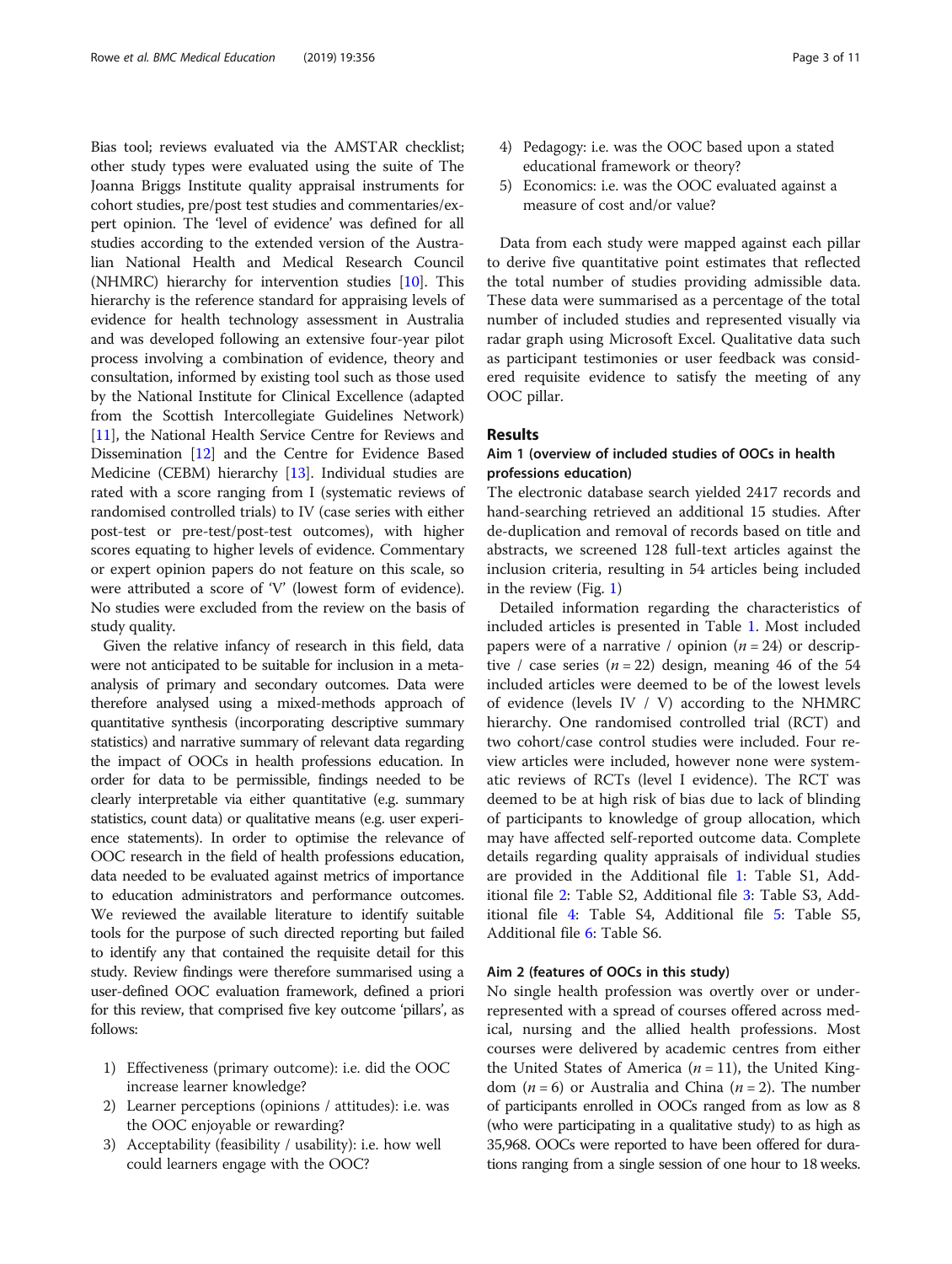<span id="page-3-0"></span>

Some uncertainty existed regarding the precise course duration for some studies (see Table [1](#page-4-0) for additional detail).

Of the 36 studies that provided sufficient detail to describe the online course, 32 defined the aim(s) of the OOC. Most were developed with the intent of improving participants' knowledge and 15 studies reported outcome data related to this aim.

Sixteen studies defined the methods of assessment for evaluating the OOC. Many articles incorporated online quizzes to assess the extent of knowledge acquisition, either after an individual module or upon conclusion of the OOC. Two of these studies reported the use of baseline testing. Two studies required the submission of a written essay to evaluate the impact of the course [[15](#page-9-0), [57\]](#page-10-0), one of which was peer reviewed [[57](#page-10-0)].

Most OOCs involved at least one element of participant 'interaction' although more recent articles included 3–5 different interactive elements. These included embedded video lectures with interactive revision questions, online lessons, discussion forums for peer engagement, or formative quizzes (e.g. multiple choice questions) that were either mandatory or voluntary. Most OOCs presented course materials using existing platforms such as Coursera, Udemy, EdX, and Canvas.

## Aim 3 (evaluation of the effectiveness of OOCs for health professions education)

As anticipated, data were not suitable for formal metaanalysis. The very low percentage of studies that reported against any of the core outcomes (indicated by the small area of shading relative to the total graph region in Fig. [2](#page-6-0) below) demonstrates that the evaluation of

OOCs against outcomes of importance to health professions educators was rare. This was particularly evident across the 'economic' and 'pedagogical' pillars of our outcome framework.

#### Effectiveness

Twenty-three studies presented participant self-reported data concerning changes in knowledge and or behaviours of the learners after completion of the MOOC. The following descriptions are presented as examples of the ways in which articles report on the effectiveness of the courses with respect to achieving the stated aims. One paper provided comparative data with self-directed learning, revealing no differences between groups for either knowledge or perceived confidence in patient management. Another reported that 85% of its health professional learner participants believed that it changed the care of their patients  $(n = 300)$ . Another reported that 93% of its participants believed the course had changed their lives  $(n = 516)$ . Two studies [\[20](#page-9-0), [34](#page-9-0)] attempted to use controls to determine differences in outcomes between respondents who had used MOOCs in isolation vs respondents who had used MOOCs in addition to "traditional" courses. One qualitative study [[54\]](#page-10-0) attempted to map students' responses from focus group discussions to Herrington's authentic learning framework [[66\]](#page-10-0) as a way to demonstrate the achievement of learning outcomes related to the development of graduate attributes.

Only one included study was a randomised controlled trial that directly compared the effect of a MOOC to an alternative model of education. This study by Hossain et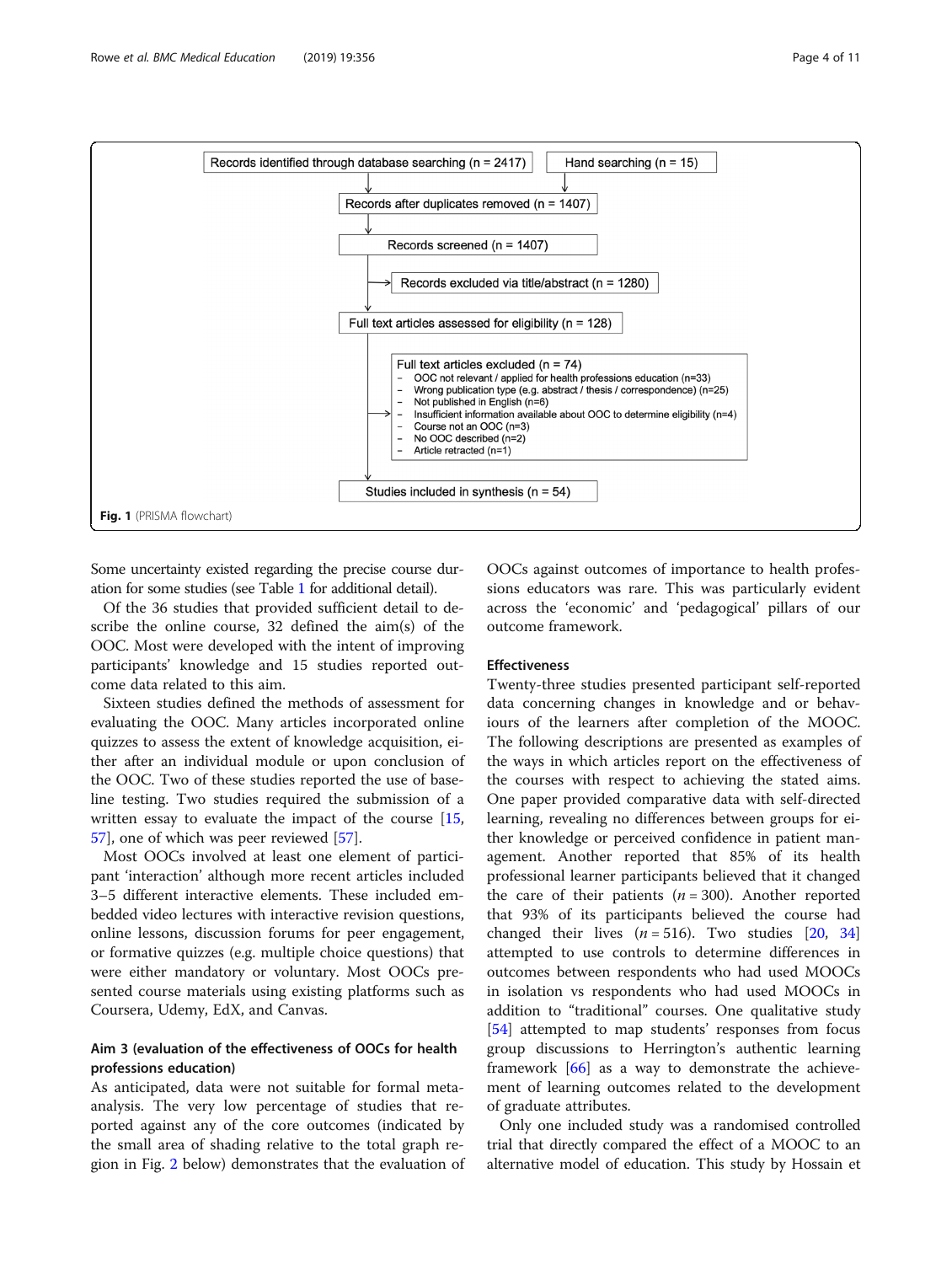## <span id="page-4-0"></span>Table 1 Characteristics of included studies

| Study ID                                             | Design                       | Health profession(s)                           | N                    | Course country        | Course<br>duration | Level of<br>evidence                                                                                                                                                                                                                                                                                                                                                                                                         |  |
|------------------------------------------------------|------------------------------|------------------------------------------------|----------------------|-----------------------|--------------------|------------------------------------------------------------------------------------------------------------------------------------------------------------------------------------------------------------------------------------------------------------------------------------------------------------------------------------------------------------------------------------------------------------------------------|--|
| Bellack 2013 [14]                                    | Narrative / opinion          | Nursing                                        |                      | Unreported Unreported | Unreported         | $\vee$                                                                                                                                                                                                                                                                                                                                                                                                                       |  |
| Billings 2014 [15]                                   | Narrative / opinion          | Nursing                                        | Unreported           | <b>USA</b>            | Unreported         | $\vee$                                                                                                                                                                                                                                                                                                                                                                                                                       |  |
| Coughlan 2015 [16]                                   | Narrative / opinion          | Any (mainly physiotherapy and<br>psychiatry)   | Unreported UK        |                       | Unreported         | V                                                                                                                                                                                                                                                                                                                                                                                                                            |  |
| Davies 2013 [17]                                     | Narrative / opinion          | Medicine                                       |                      | Unreported Unreported | Unreported         | V                                                                                                                                                                                                                                                                                                                                                                                                                            |  |
| DeSilets 2013 [18]                                   | Narrative / opinion          | Any (mainly medicine and nursing)              | Unreported Various   |                       | Unreported         | $\vee$                                                                                                                                                                                                                                                                                                                                                                                                                       |  |
| Evans 2017 [19]                                      | Descriptive / case<br>series | Various                                        | 7082                 | Various               | 6 wks              | IV                                                                                                                                                                                                                                                                                                                                                                                                                           |  |
| Frank 2016 [20]                                      | Cohort / case<br>control     | Medicine                                       | 202                  | <b>USA</b>            | Unclear            | $III-3$                                                                                                                                                                                                                                                                                                                                                                                                                      |  |
| Fricton 2015 [21]                                    | Descriptive / case<br>series | Any (incl. Non health-professionals)           | 23,650               | <b>USA</b>            | 18 wks             | $\mathsf{I}\mathsf{V}$                                                                                                                                                                                                                                                                                                                                                                                                       |  |
| Geissler 2015 [22]                                   | Narrative / opinion          | Nutrition and dietetics                        | Unreported UK        |                       | Unreported         | V                                                                                                                                                                                                                                                                                                                                                                                                                            |  |
| Goldberg 2017 [23]                                   | Narrative / opinion          | Any health professions                         |                      | Unreported Unreported | Unreported         | V                                                                                                                                                                                                                                                                                                                                                                                                                            |  |
| Gooding 2013 [24]                                    | Descriptive / case<br>series | Public health                                  | Unreported           | usa                   | Unreported         | IV                                                                                                                                                                                                                                                                                                                                                                                                                           |  |
| Harder 2013 [4]                                      | Narrative / opinion          | Medicine                                       | Unreported           | <b>USA</b>            | Unreported         | V                                                                                                                                                                                                                                                                                                                                                                                                                            |  |
| Harvey 2014 [25]                                     | Descriptive / case<br>series | Physiotherapy                                  | 3523                 | UK                    | 5 wks              | IV                                                                                                                                                                                                                                                                                                                                                                                                                           |  |
| Harvey 2017 [26]                                     | Descriptive / case<br>series | Physiotherapy                                  | 13,509               | Various               | 5 wks              | $\mathsf{N}$                                                                                                                                                                                                                                                                                                                                                                                                                 |  |
| Heller 2014 [27]                                     | Narrative / opinion          | Any health professions                         | Unreported           | Unreported            | Unreported         | $\vee$                                                                                                                                                                                                                                                                                                                                                                                                                       |  |
| Henningsohn 2017 [28]                                | Narrative / opinion          | Medicine                                       | 4925                 | Various               |                    | $\vee$                                                                                                                                                                                                                                                                                                                                                                                                                       |  |
| Hoedebecke 2018 [29]                                 | Descriptive / case<br>series | Medicine                                       | 40                   | Unclear               | Unreported         | IV                                                                                                                                                                                                                                                                                                                                                                                                                           |  |
| Hossain 2015 [30]                                    | RCT                          | Physiotherapy                                  | 48                   | UK                    | 5 wks              | $\label{eq:1} \prod_{i=1}^n \alpha_i \, \prod_{i=1}^n \alpha_i \, \prod_{i=1}^n \alpha_i \, \prod_{i=1}^n \alpha_i \, \prod_{i=1}^n \alpha_i \, \prod_{i=1}^n \alpha_i \, \prod_{i=1}^n \alpha_i \, \prod_{i=1}^n \alpha_i \, \prod_{i=1}^n \alpha_i \, \prod_{i=1}^n \alpha_i \, \prod_{i=1}^n \alpha_i \, \prod_{i=1}^n \alpha_i \, \prod_{i=1}^n \alpha_i \, \prod_{i=1}^n \alpha_i \, \prod_{i=1}^n \alpha_i \, \prod_{$ |  |
| Hoy 2014 [31]                                        | Narrative / opinion          | Medicine                                       | Unreported           | Unreported            | Unreported         | V                                                                                                                                                                                                                                                                                                                                                                                                                            |  |
| Inácio 2015 [32]                                     | Review                       | Pharmacy                                       | Unreported           | Finland /<br>Portugal | Unreported         | 1                                                                                                                                                                                                                                                                                                                                                                                                                            |  |
| Jacquet 2018 [33]                                    | Descriptive / case<br>series | Unclear                                        | 5935                 | <b>USA</b>            | Unreported         | IV                                                                                                                                                                                                                                                                                                                                                                                                                           |  |
| Jia 2019 [34]                                        | Cohort / case<br>control     | Nursing                                        | 4016                 | China                 | 16 wks             | $III-3$                                                                                                                                                                                                                                                                                                                                                                                                                      |  |
| Juanes 2015 [35]                                     | Narrative / opinion          | Any health professions                         |                      | Unreported Unreported | Unreported         | $\vee$                                                                                                                                                                                                                                                                                                                                                                                                                       |  |
| Kearney 2016 [36]                                    | Narrative / opinion          | Dentistry                                      |                      | Unreported Unreported | Unreported         | V                                                                                                                                                                                                                                                                                                                                                                                                                            |  |
| King 2014 [37]                                       | Narrative / opinion          | Any health professions                         | 10,000               | Australia             | 11 wks             | V                                                                                                                                                                                                                                                                                                                                                                                                                            |  |
| King 2015 [38]                                       | Descriptive / case<br>series | Any (incl. Carers for people with<br>dementia) | Unreported Australia |                       | Unclear            | $\mathsf{I}\mathsf{V}$                                                                                                                                                                                                                                                                                                                                                                                                       |  |
| Kononowicz 2015 [39]                                 | Descriptive / case<br>series | Behavioural Medicine                           | 19,236               | Sweden                | 5 wks              | IV                                                                                                                                                                                                                                                                                                                                                                                                                           |  |
| Lan 2019 [40]                                        | Descriptive / case<br>series | Dentistry                                      | 7608                 | China                 | 5 wks              | $\mathsf{I}\mathsf{V}$                                                                                                                                                                                                                                                                                                                                                                                                       |  |
| Liyanagunawardena 2014 Review<br>$[3]$               |                              | Any health professions                         |                      | Unreported Unreported | Unreported         | $\overline{\phantom{a}}$                                                                                                                                                                                                                                                                                                                                                                                                     |  |
| Liyanagunawardena 2018 Narrative / opinion<br>$[41]$ |                              | Unreported                                     |                      | Unreported Unreported | Unreported         | V                                                                                                                                                                                                                                                                                                                                                                                                                            |  |
| Lunde 2018 [42]                                      | Descriptive / case<br>series | Medicine and Nursing                           |                      | Unreported Unreported | Unreported         | IV                                                                                                                                                                                                                                                                                                                                                                                                                           |  |
| Magana 2018a [43]                                    | Descriptive / case<br>series | Various                                        | 35,968               | Mexico                | Unreported         | IV                                                                                                                                                                                                                                                                                                                                                                                                                           |  |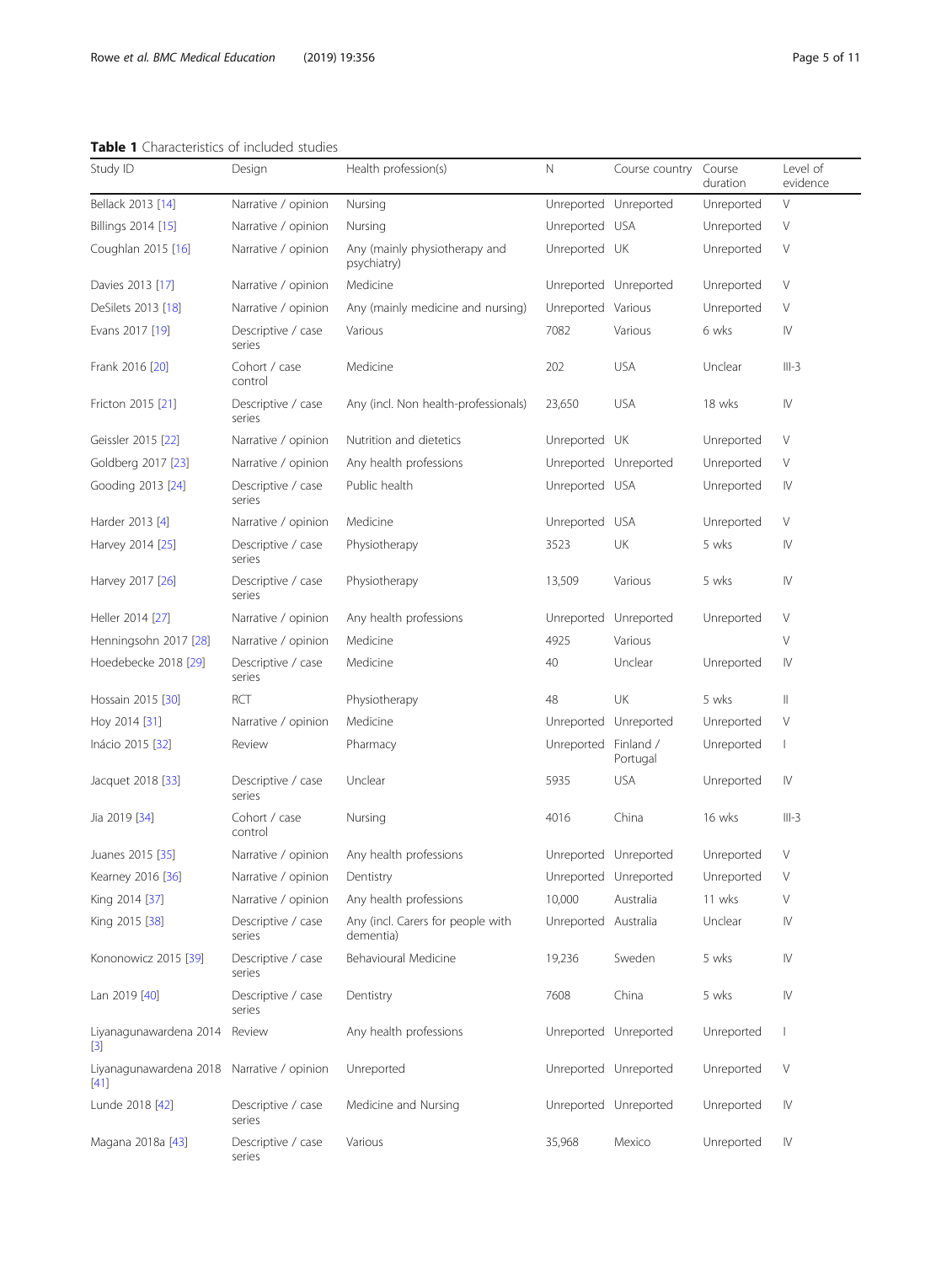Study ID **Design Bealth profession(s)** N Course country Course duration Level of evidence Magana 2018b [[44](#page-10-0)] Descriptive / case series Various **19,563** Mexico 40 h IV Masters 2011 [[45\]](#page-10-0) Narrative / opinion Medicine National Discovery Control Unreported Unreported View Narrative / opinion Medicine Maxwell 2018 [[46](#page-10-0)] Narrative / opinion Various Unreported Various Unreported V McCartney 2015 [[47](#page-10-0)] Marrative / opinion Nursing Nursing Unreported Unreported Unreported V Medina 2017 [[48](#page-10-0)] Descriptive / case series Medicine and Nursing **1169** Various 6 wks IV Milligan 2014 [[49](#page-10-0)] Descriptive / case series Any health professions  $22,000$  USA 4 mths IV Perez-Moreno 2018 [\[50\]](#page-10-0) Descriptive / case series Medicine and Pharmacy and 2148 Spain 4 mths IV Power 2015 [[51\]](#page-10-0) Narrative / opinion Nursing and Midwifery Compared Unreported Unreported Unreported V Roberts 2014 [[52](#page-10-0)] Marrative / opinion Medicine National Medicine Unreported USA Unclear V Robinson 2016 [[53](#page-10-0)] Descriptive / case series Medicine 10 and 40 USA 5 wks IV Rowe 2016 [[54](#page-10-0)] Cualitative Physiotherapy 8 South Africa 6 wks IV Sitzman 2016 [\[55\]](#page-10-0) Descriptive / case series Nursing 714 USA 4 wks IV Skiba 2013 [\[56](#page-10-0)] Narrative / opinion Nursing Nursing Unreported Unreported Unreported V Sneddon 2018 [[57](#page-10-0)] Descriptive / case series Various **1988** various 32,944 Various 6 wks IV Stokes 2015 [\[58\]](#page-10-0) Descriptive / case series Dentistry (potential enrolees)  $4224$  UK 6 wks IV Subhi 2014 [[59\]](#page-10-0) Review Medicine Medicine Unreported Unreported Unreported I Swinnerton 2017 [\[60](#page-10-0)] Descriptive / case series Medicine 18,382 UK 3 wks IV Szpunar 2013 [\[61\]](#page-10-0) Narrative / opinion Psychology (plus economics and classics) Unclear Unclear 1X1-hr lecture  $\sqrt{}$ Takooshian 2016 [\[62](#page-10-0)] Marrative / opinion Psychology Unity Christopher Unreported Unreported V

|  | <b>Table 1</b> Characteristics of included studies (Continued) |  |  |
|--|----------------------------------------------------------------|--|--|
|  |                                                                |  |  |

Unreported not applicable, RCT randomised controlled trial, UK United Kingdom, USA United States of America, NHMRC levels of evidence: II a randomised controlled trial, III-2 a comparative study, IV case series or cross-sectional study, V expert opinion or other

Pharmacy **1988 1988 1989 1989 1989 1989 1989 1989 1989 1989 1989 1989 1989 1989 1989 1989 1989 1989 1989 1989 1989 1989 1989 1989 1989 1989 1989 1989 1989 1989 19** 

Unknown 2015 [[63](#page-10-0)] Narrative / opinion Unclear Unclear USA Unclear V

Zhao 2018 [\[65\]](#page-10-0) Review Medicine 12,197 Various Unclear V

al. (2015) [[30](#page-9-0)] compared the delivery of a 5-week online learning module on spinal cord injuries via either a weekly guided MOOC with Facebook interactive discussions to a conventional self-paced module in a small sample of undergraduate physiotherapy students from Bangladesh and evaluated its effectiveness in improving knowledge, confidence and/or satisfaction. The study failed to demonstrate any significant favorable effects of the MOOC model of education on these outcomes. Students also reported some positive aspects of the MOOC relating to the unique opportunities it afforded to interacting with students from other countries. While this study does offer some insight into the use of MOOCs in health professions

Wan 2016 [\[64\]](#page-10-0) Descriptive / case

series

education in general, the findings should be interpreted with caution, especially considering the high risk of bias as a result of the lack of blinding.

## Learner experience (attitudes of health professionals toward their learning)

Seven studies reported on outcome measures relating to the learner experience of participating in the MOOC. The most common measure was participant satisfaction with twelve studies reporting overwhelmingly positive experiences of participation in MOOCs. However one study [[30](#page-9-0)] reported the participants were neutral in their assessment of satisfaction (Likert Scale score of 0.0 (95% CI − 1.1 to 1.2), and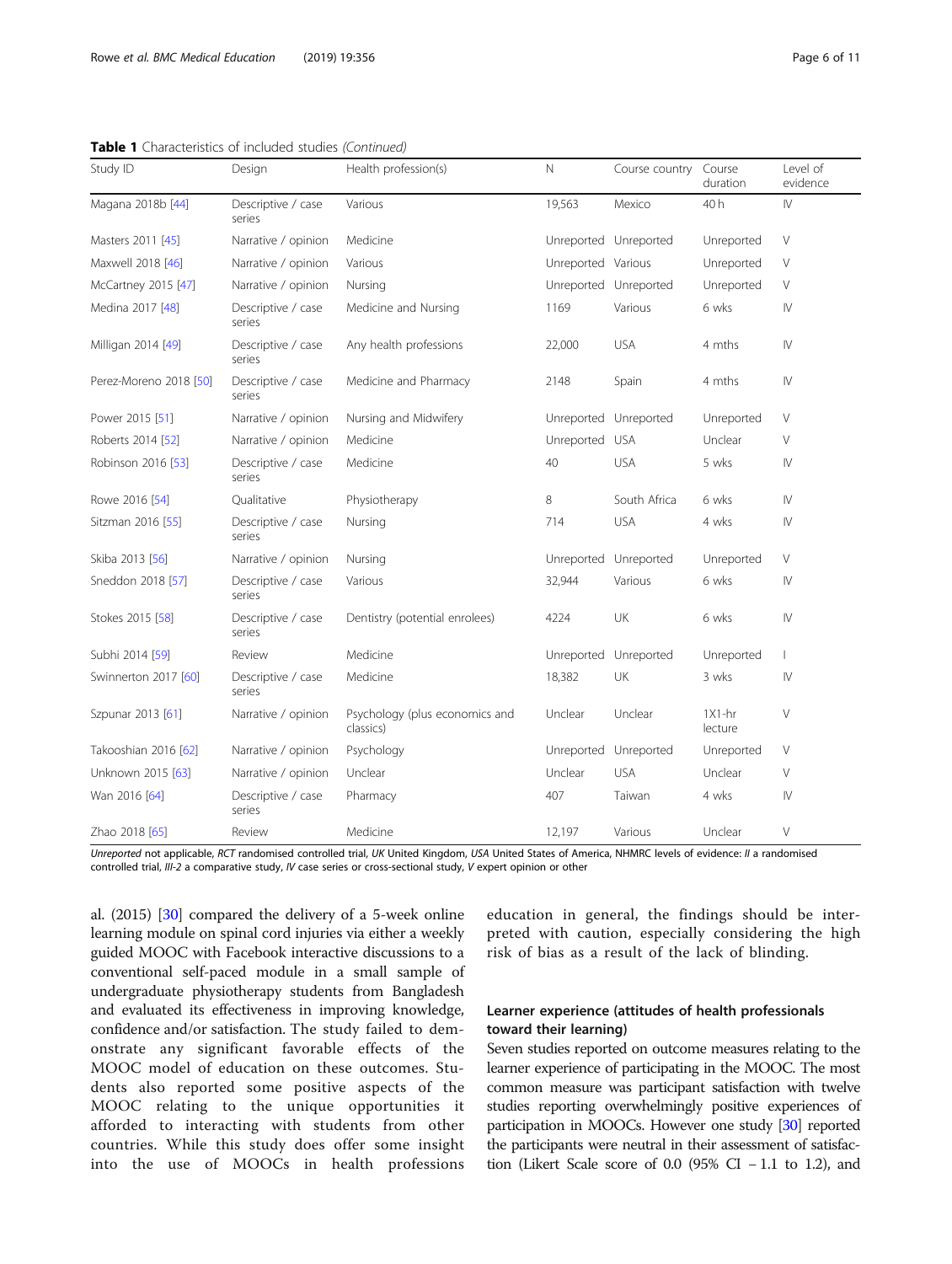<span id="page-6-0"></span>

another [\[21](#page-9-0)] reported that only 56% of learners were satisfied with the quality of the course discussion forums.

One study [\[39\]](#page-9-0) provided strong agreement from participants for the helpfulness of a virtual patient experience. One study [[21](#page-9-0)] included qualitative comments from participants, reporting that the course helped with self-discovery, and expanded their view of the world. Whereas another [\[25](#page-9-0)] reported that they found the course provided an opportunity engage with other health professionals and health professional students from around the globe.

## Acceptability (feasibility / usability)

Few studies reported participant feedback on the acceptability (feasibility or usability) of the OOC format. This item was focused on the self-reported ability of the learner to effectively engage with the course learning materials and methods. Findings included studies reporting the course being 'too technical'  $(n = 1)$ , trying to be too many things to too many people  $(n = 1)$ , an excess of interactive screens  $(n = 1)$ , technical problems for approximately 16% of participants such as broken sessions and issues concerning internet connectivity  $(n = 1)$ , taking too much time  $(n = 1)$  and an excessive number of discussion posts and threads  $(n = 1)$ . In addition, one study [[60\]](#page-10-0) found participants believed the course was a valuable supplement to the existing "traditional" course but that it should not be used as a replacement.

## Pedagogy

While three studies [[25,](#page-9-0) [30,](#page-9-0) [39\]](#page-9-0) specifically described the included courses as xMOOCs, most of the descriptive studies included in this review described couse features

that would fit into an xMOOC-type design. These were characterised by features such as embedded video lectures, assigned reading texts, answering multiple choice questions, and participating in forum discussions. Another study [[54\]](#page-10-0) reported on the course design as being informed by cMOOCs and described the use of authentic learning as a pedagogical framework for the course structure  $[54]$  $[54]$  $[54]$ . Finally, one study  $[64]$  $[64]$  reported on the use of the ADDIE model of instructional design (Analysis, Design, Development, Implementation, and Evaluation) in order to develop the course. No other articles reported on the development process of any courses.

## Economics

While two articles included information related to the expense of course development (50,000 Euros and 10,000–50, 000 dollars) [\[28](#page-9-0), [46](#page-10-0)], no studies reported outcome measures relating to either a simple cost or value analysis, or comparative costs in the form of cost-benefit or cost-effectiveness analysis. We looked for evidence across the full spectrum of cost and value analyses, including cost-analyses (where outcomes are not considered), and breakeven analyses, and comparative approaches such as cost-minimisation analyses (where the outcomes are assumed equal), cost-benefit analyses (where costs and effects are considered in monetary units), and cost-effectiveness analyses (where outcomes are retained in natural units, such as mea-sures of learning) [\[67](#page-10-0), [68](#page-10-0)].

## **Discussion**

This is the first review to systematically investigate the published literature regarding the use and efficacy of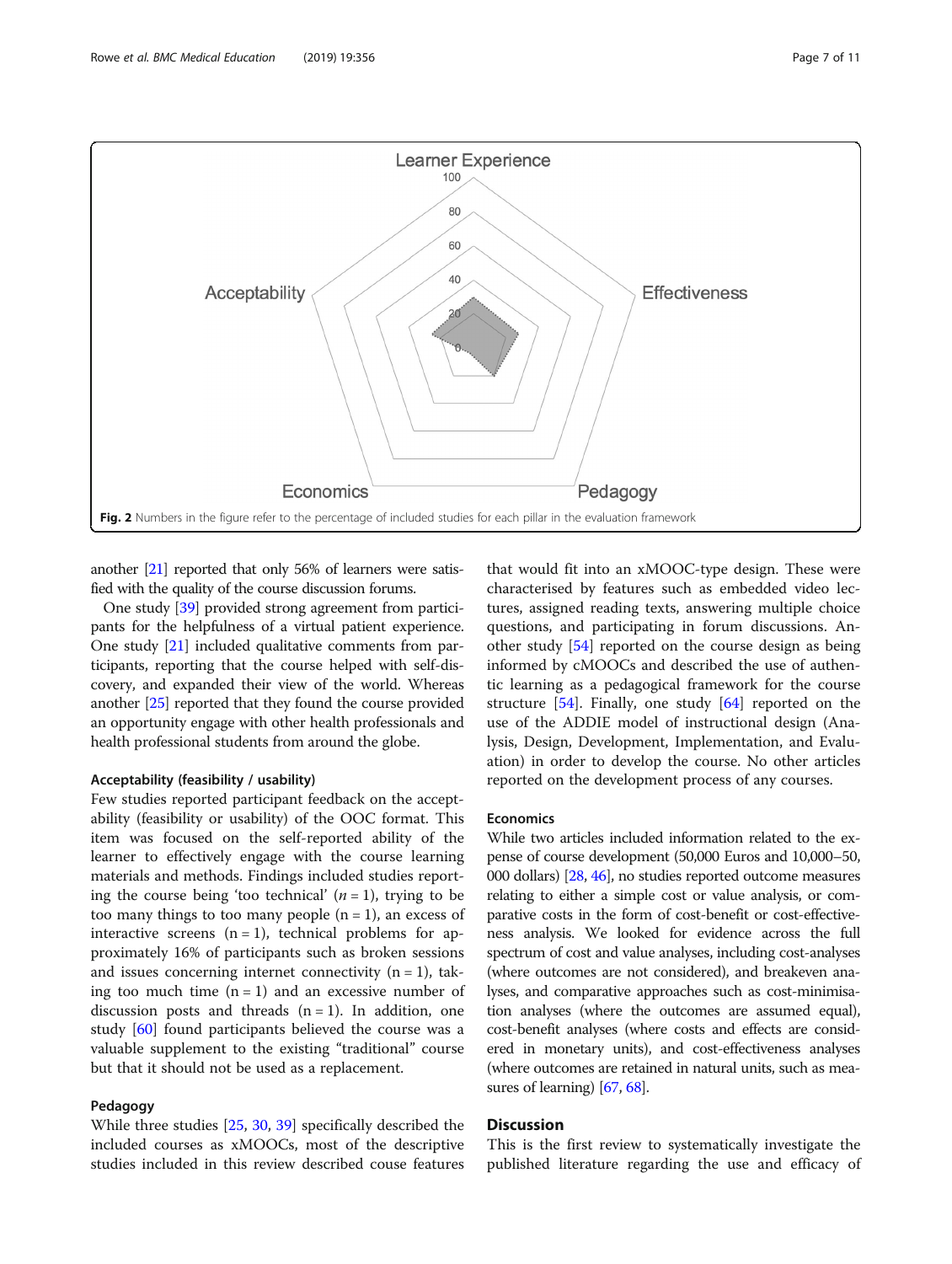OOCs in the field of health professions education. The most prominent outcome from this review is the striking imbalance between the state of anecdotal buoyant enthusiasm for their use in education practice compared to the robustness of the evidence regarding their effectiveness – only 54 papers were deemed eligible for inclusion, with 46 of these defined as low level evidence according to the NHMRC hierarcy we used. This is a significant concern. While some may argue that progress need not always occur in response to evidence of benefit and that it could act as the driver to produce such evidence, we feel this represents an unacceptably high-risk approach to take in the field of health professions education where the acquisition of core disciplinary principles underpins the development of clinical professional competencies. Academic education providers must be mindful of this when deciding on the best ways to achieve educational outcomes in an ecosystem that is expanding to include the field of OOCs.

The high prevalence of MOOCs from the USA and UK may be a result of the exclusion of articles in languages other than English, but this not unusual in the literature [\[2](#page-9-0), [69\]](#page-10-0). This skew towards developed, Western countries being the implementers and evaluators of MOOCs may impact upon participant perceptions and management of global health needs. This dominance of courses from developed countries is concerning, particularly when MOOCs are presented as educational alternatives for health care professionals in resource-constrained environments and developing countries [\[70\]](#page-10-0).

While OOCs may be used to facilitate qualitative changes in teaching and learning practice, they require an approach to design that is quite different to the predominant form of MOOC [\[54\]](#page-10-0). Five studies in this review reported on the pedagogical framework used to design the course. In three cases the framework described was an xMOOC, the most common form of MOOC currently being implemented by the major providers. Institutions that choose technology platforms like Coursera and Udemy may do so in an attempt to focus on developing content rather than technology, but this means that educators may not have much choice in the kinds of activities their students complete. In about half of the articles the specific activities that participants were required to complete in the courses were not reported and, when they were, included watching videos and answering questions in forum discussions. While there is strong evidence in support of the notion that learning is socially constructed and that interaction is especially important in online learning, few studies in this review included elements that could be described as truly interactive. For example, the use of 'embedded videos' or 'online lessons / modules' are not interactive, despite author claims. Even in cases where articles in

this study demonstrated an innovation in the MOOC space by, for example, including virtual patient cases in the traditional MOOC infrastructure, they still analysed outcomes using server logs and participant satisfaction surveys [\[39\]](#page-9-0). xMOOCs are arguably the least pedagogically sound variant if the outcome of interest is a qualitative change in teaching and learning behaviour, and they have been criticised for adopting a knowledge transmission mode of learning. In essence, they are considered to be technology-enriched, traditional, teacher-centred modes of instruction [\[8\]](#page-9-0). As this area of practice continues to evolve, clear distinctions between different kinds of MOOCs are becoming increasingly problematic. Future courses will need to integrate approaches across both formats [\[2\]](#page-9-0). Such MOOCs may be more likely to enhance innovative teaching and learning practices to inform the established 'traditional' method of health professions education. With this in mind, we feel the findings of the present review do not so much represent 'evidence of a lack of effect' as they depict 'a lack of evidence of effect'. The distinction between the two positions is quite overt. The magnitude of interest in this field suggest OOCs may well be a model of education worthy of our attention. The precise nature of its suitability within academic healthcare education providers to address specific learning needs, however, is less clear. The tailoring of different types of OOCs to specific applications within this context will likely be an area of intense interest for future research.

The aim of using economic analyses for educational innovations is to provide low cost and high value approaches to teaching and learning, allowing evidencebased decision-making about the most appropriate allocation of what are often limited resources in an educational context [\[71,](#page-10-0) [72\]](#page-10-0). No such evidence for OOCs emerged from this review. While some economic analyses of MOOCs have previously been conducted, results have been difficult to interpret. For example, Hollands and Tithali (2014) [\[70](#page-10-0)] found that, while the cost per learner of some MOOCs may be lower than for traditional online courses, they may only be cost-effective for the most motivated of learners. While the course itself may be costed less than equivalent campus-based courses, such simplistic modelling fails to acknowledge the costs associated with student services such as academic counselling, library services, tutoring, and proctoring for assessment [\[73,](#page-10-0) [74\]](#page-10-0). Inclusion of such factors in MOOC modelling has high potential to render the courses prohibitively expensive [\[70\]](#page-10-0). This does not mean that OOCs are unable to offer innovative, low cost, high value avenues for health professions education. However, until economic evaluations of theoretically and pedagogically sound OOCs are conducted, any claims toward these aspirations lack credibility. The combination of making open courses available to vulnerable learner populations, such as those in low income countries, along with fees for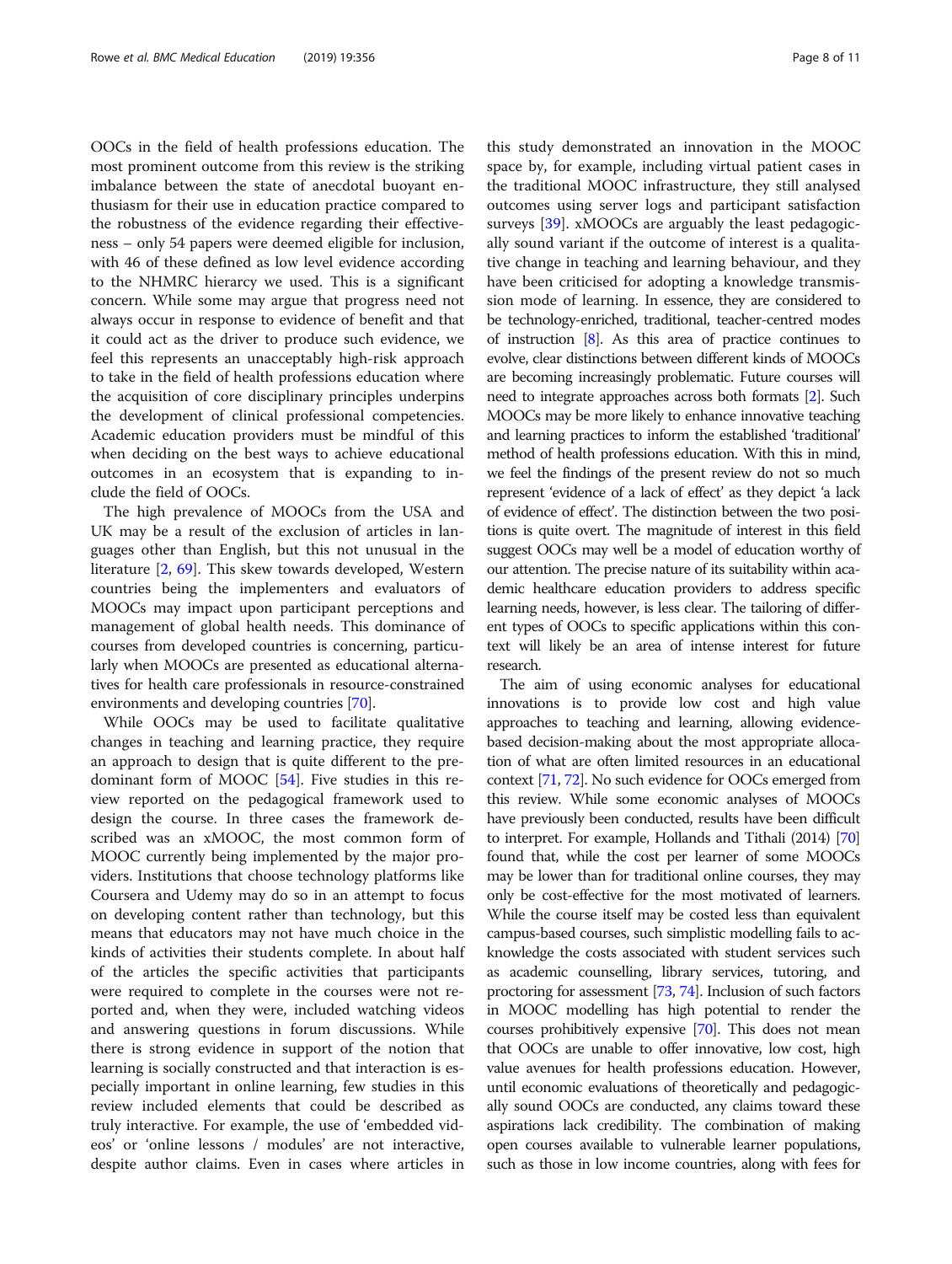<span id="page-8-0"></span>certification in the absence of high quality educational evidence of student outcomes and learning experience, further raises concerns of moral and professional accountability [\[75](#page-10-0)].

A crucial issue emerging from this review is the lack of strong evidence to support student learning via OOCs. One of the challenges facing research in this field is the question of how institutes should use the high volume of data generated from mass participant interactions within a learning environment [\[76\]](#page-10-0). Advanced automated analytic processes ( e.g. data mining) may assist such challenges but are scarcely accessible within health professions education. Furthermore, the availability of large data sets of user interactions within online platforms does little to inform health professions educators about the impact of their intervention upon learning and behaviour. Inherent challenges with OOC research such as incomplete databases and distribution across multiple platforms and academic institutions further highlights the need to critically examine the way we conduct research in this space to ensure 'future proofing' against the replication of previous pitfalls [[6\]](#page-9-0). In order to improve the quality of data acquisition, it appears essential to develop a collaborative culture among researchers and educators operating within this field. In order for health professions educators to optimise the value of data arising from such courses for their disciplines, it would be prudent to establish a minimum standard of research robustness at the course design phase. Based on the stark lack of such high-quality data, it would be reasonable to expect further such studies to significantly impact upon future review conclusions in this area.

## Limitations

An important factor limiting the applicability of our findings to health professions education is the very low level of evidence included within this review – with the largest volume of information coming from descriptive and commentary articles  $(n = 46)$ . Findings should thus be interpreted with due caution in light of this fact. We also added one additional outcome pillar related to the 'learner experience (opinions / attitudes)' to the proposed method outlined in our published review registration protocol. This was in response to the nature and amount of data that emerged from several included papers that we felt warranted inclusion. While our framework encapsulated domains we felt to be of principal interest for critical evaluation related to this field of research, this was based upon consensus within our team rather than that of published critical literature. For example, we did not evaluate OOC completion rates, despite being commonly reported, as it was felt to confer minimal relevance of the impact of OOCs for

health professions education. Future critical analyses in this field may adopt alternate approaches to ours.

## Conclusion

This review found minimal high-quality evidence that could be used to support decision-making around the inclusion of MOOCs in the field of health professions education. From 2016 to 2019 there has been an increase in the volume of published studies in this domain of practice, albeit with only a small increase in rigour. The majority of articles prior to 2016 included commentary and opinion pieces, while those after 2016 have tended towards descriptive studies that captured simplistic data from participants. While OOCs may turn out to be a disruptive innovation with the potential to influence the nature of the teaching and learning interactions in health professions education, there is currently very limited robust evidence to support the claim. The ability for MOOCs to increase access to education through overcoming geographic boundaries and administrative processes is of significant appeal, however close attention needs to be directed towards comprehensive, multifactorial evaluation of such courses from the perspectives of professionally accountable education institutes. There is an overt need for a vast increase in high quality research in this field. It is our belief that the implementation of MOOCs in health professions education cannot be upheld as sound, evidence-based pedagogical practice until future research demonstrates their precise role and effect on outcomes that are of critical importance to health professions education institutions.

## Additional files

#### Abbreviations

AMSTAR: A MeaSurement Tool to Assess systematic Reviews; CEBM: Centre for Evidence Based Medicine; CINAHL: Cumulative Index to Nursing and Allied Health Literature; DOCC: Distributed Online Collaborative Course; MOOC: Massive Open Online Course; NHMRC: National Health and Medical Research Council; OOC: Open Online Course; PROSPERO: Prospective Register of Systematic Reviews; RCT: Randomised Controlled Trial; SPOC: Small Private Online Course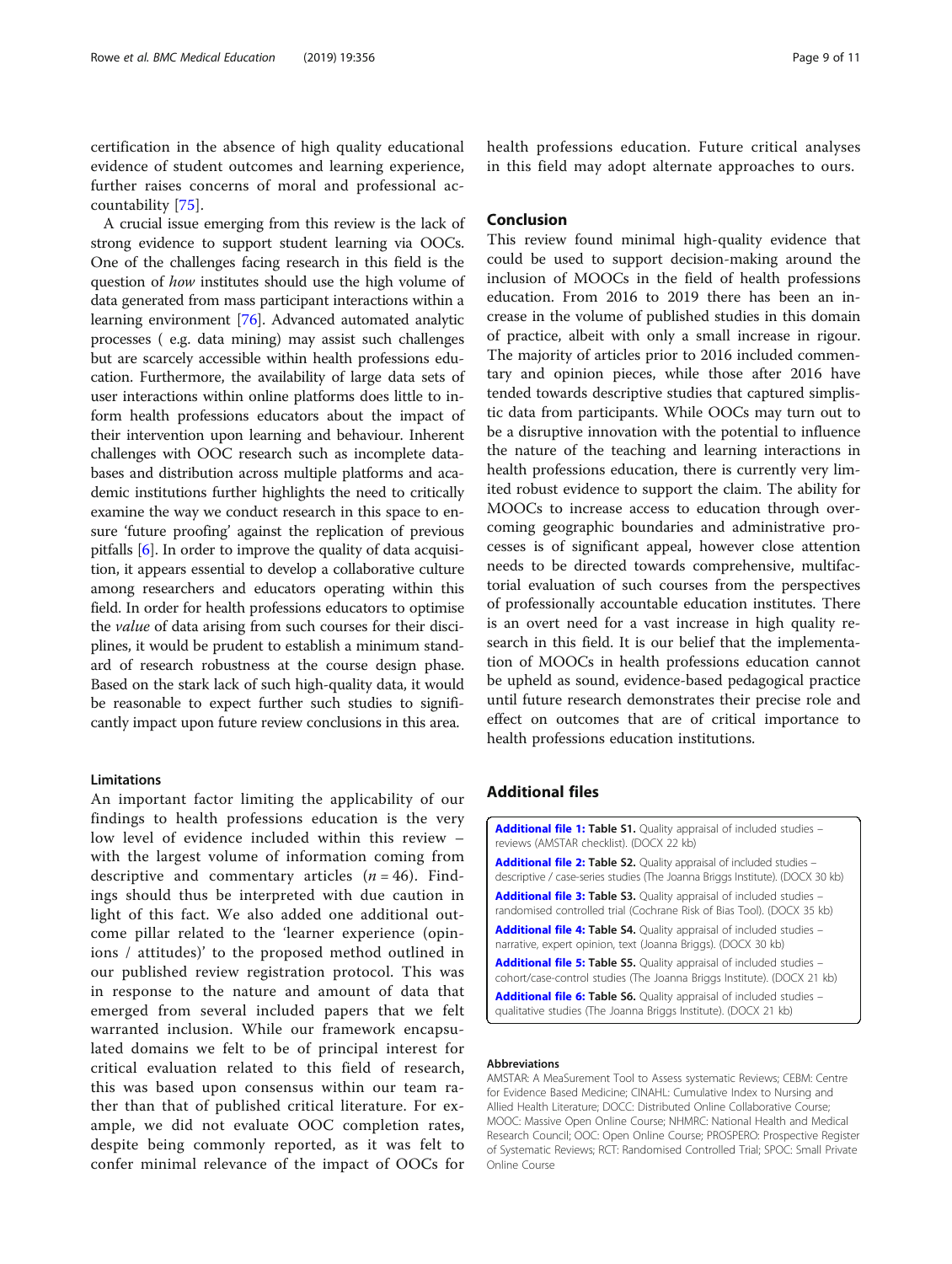## <span id="page-9-0"></span>Acknowledgements

The authors wish to thank Cassandra Neylon and Jordan Rutherford for their assistance with the data extraction and quality appraisal of studies included within this review.

#### Authors' contributions

MR conceptualised the study, and drafted the initial manuscript. SM, CO and SP prepared the results, conducted the analysis, and interpreted the data. All authors contributed to writing the final article. All authors read and approved the final manuscript.

#### Funding

Not applicable.

#### Availability of data and materials

All relevant data collected during this study will be uploaded and shared on the publicly available repository at the University of the Western Cape (<http://repository.uwc.ac.za/>), when the the final article is published.

## Ethics approval and consent to participate

Ethics approval and consent was not required for this systematic review of the literature.

#### Consent for publication

Not applicable.

#### Competing interests

The authors declare that they have no competing interests.

#### Author details

<sup>1</sup>Department of Physiotherapy, Faculty of Community and Health Sciences, University of the Western Cape, Cape Town, South Africa. <sup>2</sup>Department of Physiotherapy, School of Primary and Allied Health Care, Monash University, Frankston, Australia.

#### Received: 21 August 2018 Accepted: 29 August 2019 Published online: 14 September 2019

#### References

- 1. Johnson L, Adams Becker S, Cummins M, Freeman A, Ifenthaler D, Vardaxis N. Technology Outlook for Australian Tertiary Education 2013–2018: An NMC Horizon Project Regional Analysis. Austin: ERIC: The New Media Consortium; 2013.
- 2. Veletsianos G, Shepherdson P. A Systematic Analysis and Synthesis of the Empirical MOOC Literature Published in 2013–2015. Int Rev Res Open Distributed Learn. 2016;17(2).
- 3. Liyanagunawardena TR, Williams SA. Massive open online courses on health and medicine: review. J Med Internet Res. 2014;16(8):e191.
- 4. Harder B. Are MOOCs the future of medical education? BMJ. 2013; 346(Apr 26/2):f2666.
- 5. Mehta NB, Hull AL, Young JB, Stoller JK. Just imagine. Acad Med. 2013; 88(10):1418–23.
- 6. Fournier H, Kop R, Durand G. Challenges to research in MOOCs. J Online Learn Teach. 2014;10(1):1.
- 7. Anders A. Theories and Applications of Massive Online Open Courses (MOOCs): The Case for Hybrid Design. Int Rev Res Open Distributed Learn. 2015;16(6).
- 8. Yuan L, Powell S. MOOCs and open education: Implications for higher education. In: University of Bolton, United Kingdom: JISC Centre for Educational Technology & Interoperability Standards; 2013.
- Ross J, Gallagher MS, Macleod H. Making distance visible: Assembling nearness in an online distance learning programme. Int Rev Res Open Distributed Learn. 2013;14(4).
- 10. Merlin T, Weston A, Tooher R. Extending an evidence hierarchy to include topics other than treatment: revising the Australian 'levels of evidence'. BMC Med Res Methodol. 2009;9:34.
- 11. National Institute for Health and Clinical Excellence. National Institute for Health and Clinical Excellence. London: The guidelines manual; 2007.
- 12. Khan KS, Ter Riet G, Glanville JM, Sowden AJ, Kleijnen J. Undertaking systematic reviews of research on effectiveness. In: CRD's guidance for those carrying out or commissioning reviews. York: NHS Centre for Reviews and Dissemination: University of York; 2001.
- 13. Phillips B, Ball C, Sackett D, Badenoch D, Straus S, Haynes B, Dawes M. Oxford Centre for Evidence-Based Medicine Levels of evidence (may 2001). In. Oxford: Centre for Evidence-Based Medicine; 2001.
- 14. Bellack J. MOOCs: the future is here. J Nurs Educ. 2013;52(1):3–4.
- 15. Billings DM. Understanding massively open online courses. J Contin Educ Nurs. 2014;45(2):58–9.
- 16. Coughlan T, Perryman L-A. Learning from the innovative open practices of three international health projects: IACAPAP, VCPH and Physiopedia. Open Praxis. 2015;7(2):173–89.
- 17. Davies E. Will MOOCs transform medicine? BMJ. 2013;346(May 03/1):f2877.
- 18. DeSilets LD. No longer a passing fad. J Contin Educ Nurs. 2013;44(4):149–50.
- 19. Evans DP, Luffy SM, Parisi S, del Rio C. The development of a massive open online course during the 2014–15 Ebola virus disease epidemic. Ann Epidemiol. 2017;27(9):611–5.
- 20. Frank E, Tairyan K, Everton M, Chu J, Goolsby C, Hayes A, Hulton A. A test of the first course (emergency medicine) that is globally available for credit and for free. Healthc (Amst). 2016;4(4):317–20.
- 21. Fricton J, Anderson K, Clavel A, Fricton R, Hathaway K, Kang W, Jaeger B, Maixner W, Pesut D, Russell J, et al. Preventing chronic pain: a human systems approach - results from a massive open online course. Global Adv Health Med. 2015;4(5):23–32.
- 22. Geissler C. Capacity building in public health nutrition. Proc Nutr Soc. 2015;74(04):430–6.
- 23. Goldberg LR, Crocombe LA. Advances in medical education and practice: role of massive open online courses. Adv Med Educ Pract. 2017;8:603–9.
- 24. Gooding I, Klaas B, Yager JD, Kanchanaraksa S. Massive open online courses in public health. Front Public Health. 2013;1(59). [https://doi.org/10.3389/](https://doi.org/10.3389/fpubh.2013.00059) [fpubh.2013.00059.](https://doi.org/10.3389/fpubh.2013.00059)
- 25. Harvey LA, Glinsky JV, Lowe R, Lowe T. A massive open online course for teaching physiotherapy students and physiotherapists about spinal cord injuries. Spinal Cord. 2014;52(12):911–8.
- 26. Harvey LA, Glinsky JV, Muldoon S, Chhabra HS. Massive open online courses for educating physiotherapists about spinal cord injuries: a descriptive study. Spinal Cord Ser Cases. 2017;3:17005.
- 27. Heller RF. Learning by MOOC or by crook. Med J Aust. 2014;200(4):192–3.
- 28. Henningsohn L, Dastaviz N, Stathakarou N, McGrath C. KIUrologyX: urology as you like it-a massive open online course for medical students, professionals, patients, and laypeople alike. Eur Urol. 2017;72(3):321–2.
- 29. Hoedebecke K, Mahmoud M, Yakubu K, Kendir C, D'Addosio R, Maria B, Borhany T, Oladunni O, Kareli A, Gokdemir O, et al. Collaborative global health E-learning: a massive open online course experience of young family doctors. J Family Med Prim Care. 2018;7(5):884–7.
- 30. Hossain MS, Shofiqul Islam M, Glinsky JV, Lowe R, Lowe T, Harvey LA. A massive open online course (MOOC) can be used to teach physiotherapy students about spinal cord injuries: a randomised trial. J Physiother. 2015;61(1):21–7.
- 31. Hoy MB. MOOCs 101: an introduction to massive open online courses. Med Ref Serv Q. 2014;33(1):85–91.
- 32. Inácio P, Cavaco A. Massive Open Online Courses (MOOC): A Tool to Complement Pharmacy Education? Dosis. 2015;31(2):28–36.
- 33. Jacquet GA, Umoren RA, Hayward AS, Myers JG, Modi P, Dunlop SJ, Sarfaty S, Hauswald M, Tupesis JP. The Practitioner's guide to Global Health: an interactive, online, open-access curriculum preparing medical learners for global health experiences. Med Educ Online. 2018;23(1):1503914.
- 34. Jia M, Gong, Luo J, Zhao J, Zheng J, Li K. Who can benefit more from massive open online courses? A prospective cohort study. Nurse Educ Today. 2019;76:96–102.
- 35. Juanes JA, Ruisoto P. Computer Applications in Health Science Education. J Med Syst. 2015;39(9).
- 36. Kearney RC, Premaraj S, Smith BM, Olson GW, Williamson AE, Romanos G. Massive open online courses in dental education: two viewpoints viewpoint 1: massive open online courses offer transformative Technology for Dental Education and Viewpoint 2: massive open online courses are not ready for primetime. J Dent Educ. 2016;80(2):121–7.
- 37. King C, Robinson A, Vickers J. Online education: targeted MOOC captivates students. Nature. 2014;505(7481):26.
- 38. King C, Kelder J-A, Doherty K, Phillips R, McInerney F, Walls J, Robinson A, Vickers J. Designing for quality: the understanding dementia MOOC. Lead Issues elearning. 2015;2:1.
- 39. Kononowicz AA, Berman AH, Stathakarou N, McGrath C, Bartyński T, Nowakowski P, Malawski M, Zary N. Virtual Patients in a Behavioral Medicine Massive Open Online Course (MOOC): A Case-Based Analysis of Technical Capacity and User Navigation Pathways. JMIR Med Educ. 2015;1(2):e8.